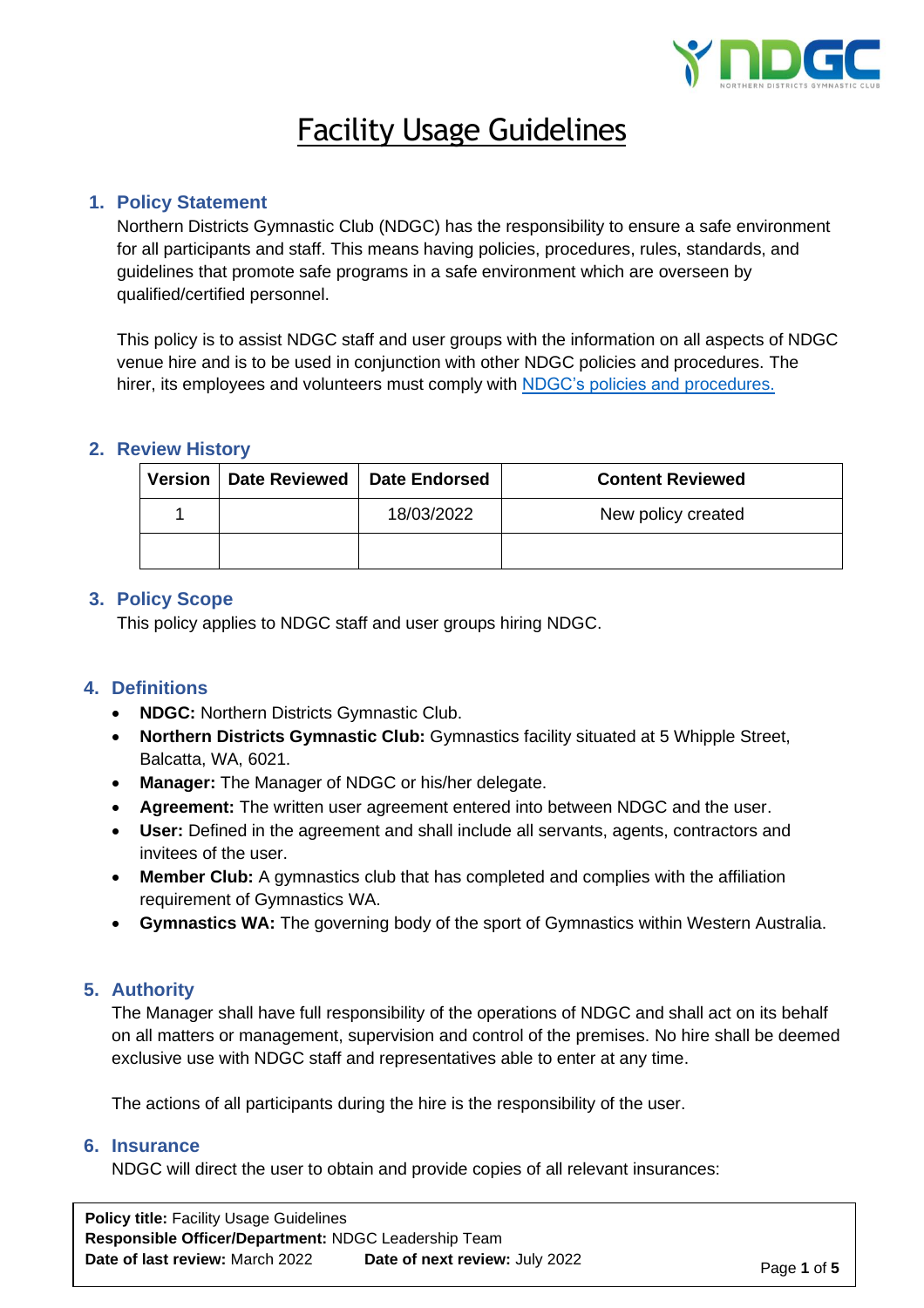

- Third Party Insurance, with a minimum of \$10,000,000 coverage for any claim against personal injury or damage to property.
- Workers Compensation Insurance covering all employees, contractors (if required) and sub-contractors of the user.
- Personal Accident cover in respect of volunteers and participants.

In the event that a coach is not from a Member Club, each coach will require liability, professional indemnity and personal injury insurance evidenced by a Certificate of Currency.

## **7. Risk Management and Indemnification**

The user uses NDGC, its facilities and all equipment within at its own risk with the user indemnifying NDGC against all losses whatsoever arising from the Users use of NDGC.

It is the responsibility of the User to familiarise itself and its servants, agents, contractors and invitees with all policies and procedures of NDGC (including Child Safeguarding protocols).

It is the duty of the User to ensure that the premises are suitable for the purposes contemplated by the user.

All Gymnastics activities, training and/or events are to have appropriately qualified, registered employees, including necessary clearances.

All property brought onto the premises by the User shall be at the Users sole risk.

## **8. Child Safety**

- It is a requirement that all employees, contactors and volunteers of the User must hold a valid Working With Children Check (WWCC).
- All Users of NDGC must comply with NDGC's [Child Safe Policy.](https://ndgc.org.au/wp-content/uploads/2022/01/NDGC-Child-Safe-Policy.pdf)

At the Northern Districts Gymnastic Club (NDGC), we are strongly committed to the safety, wellbeing, and empowerment of all children and young people accessing our programs and services. We support their rights and will act immediately to ensure an environment is maintained where all participants feel safe, respected, valued, and empowered.

NDGC values the contribution of children, young people and families by fostering a culture of openness where they feel comfortable and encouraged to raise their concerns. We have a zerotolerance approach to any form of child abuse.

We are committed to providing our employees with child safe training on an ongoing basis and we partner with parents and families to better protect children through holistic education to identify and respond to potential harm.

NDGC has adopted and implemented a tailored Child Safe Policy to complement Gymnastics Australia's (GA) Child Safe Policy, to ensure the highest standards are achieved in respect to the protection and safety of all participants.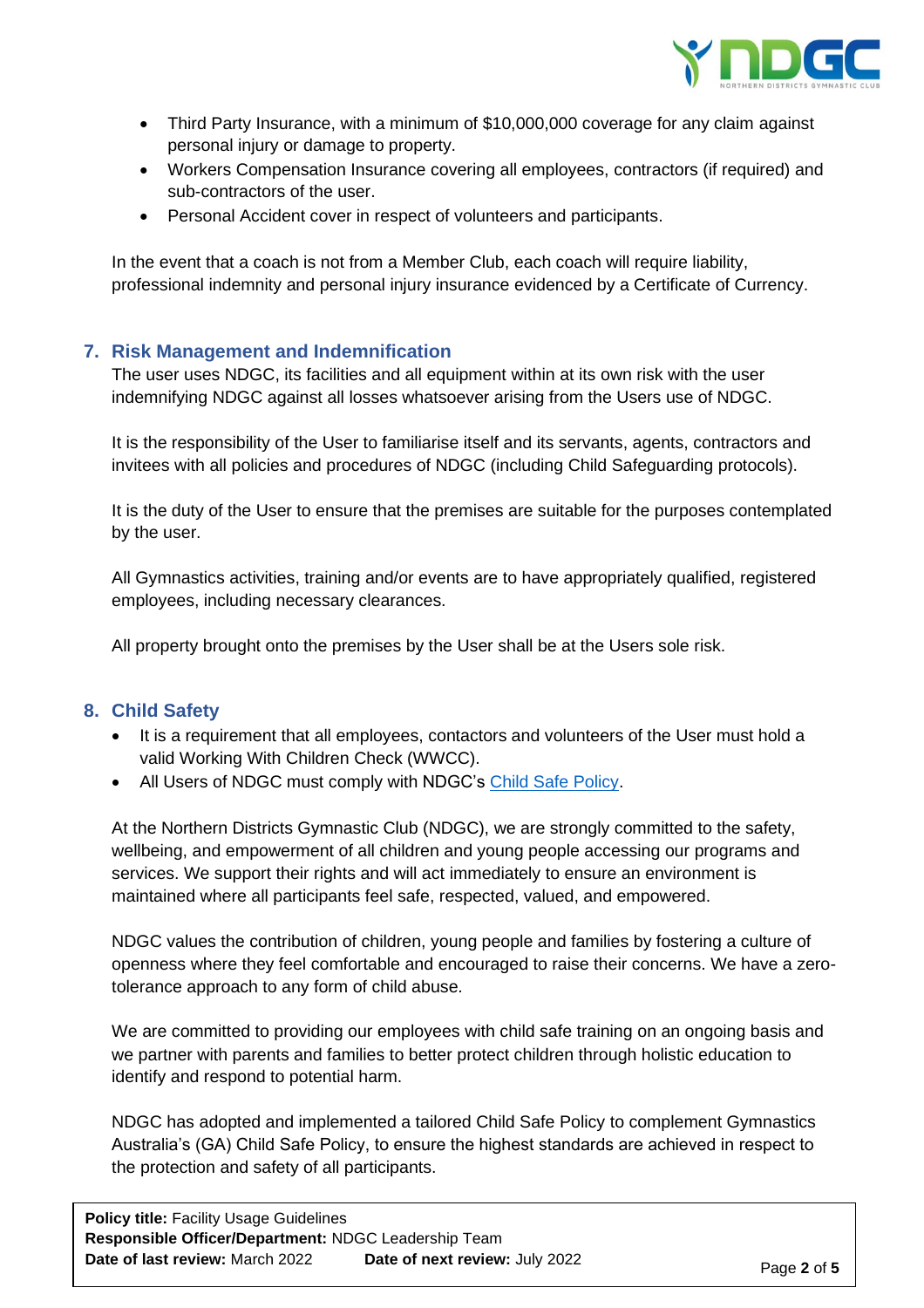

In addition, NDGC has several supporting policies and codes of conduct that have been created specifically to further support our members. These documents are continually reviewed to ensure they are of the highest possible standard. They are accessible on our website and in the reception area of the Club.

NDGC employs two Child Safety Officers / Member Protection Information Officers to support our Members and Staff in this essential area.

# **9. Safety**

- There should be at least one person under the User who has First Aid qualifications and this person must be in attendance for the duration of hire from the User.
- All breakages and damages must be reported in writing to the Manager as soon as possible (within 48 hours). Where fault is determined to lie with the User, a charge will be applied for the repair(s).
- All accidents must be reported in writing to the Manager as soon as possible (within 48 hours).
- Please take note of all emergency exits should an emergency occur.
- The User shall instruct all attendees of the building evacuation plan in the event of fire or other disaster and formulate a specific plan to evacuate any disabled person among them.
- No portion of the entries, doorways, corridors, passageways, stairways or driveways shall be impeded by the User, or used for any purpose other than that which they were designed.
- Access to public utilities, firehoses, vents, lighting fixtures and switches, shall not be covered or obstructed at any time.

## **10.Utilities**

- NDGC shall provide reasonable lighting, power and cleaning.
- The gymnasium training area(s) must be kept and left orderly and in a clean manner at all times.
- NDGC reception area must be kept and left in an orderly and clean manner at all times.
- No food or drinks (other than water) is to be consumed in the gymnasium at any time.
- NDGC offices will be out of bounds at all times, unless conducting business with staff at NDGC.
- NDGC phones will not be available for use, unless in an emergency situation.
- Equipment must be left in a standard format at the end of each session, unless otherwise directed by management.

## **11.Signs, Posters and Attachments**

The User shall not permit any of the following without prior approval of the Manager.

- Fastening of nails, adhesive features, tacks or screws.
- Attachment of signs, posters or any advertising/promotional materials outside NDGC.
- Any fastening or attachment tending to injure or deface the premises. The User shall meet any expense associated with the removal or damage caused by unapproved signs, posters or attachments.

**Policy title:** Facility Usage Guidelines **Responsible Officer/Department:** NDGC Leadership Team **Date of last review:** March 2022 **Date of next review:** July 2022 **Page 3 of 5**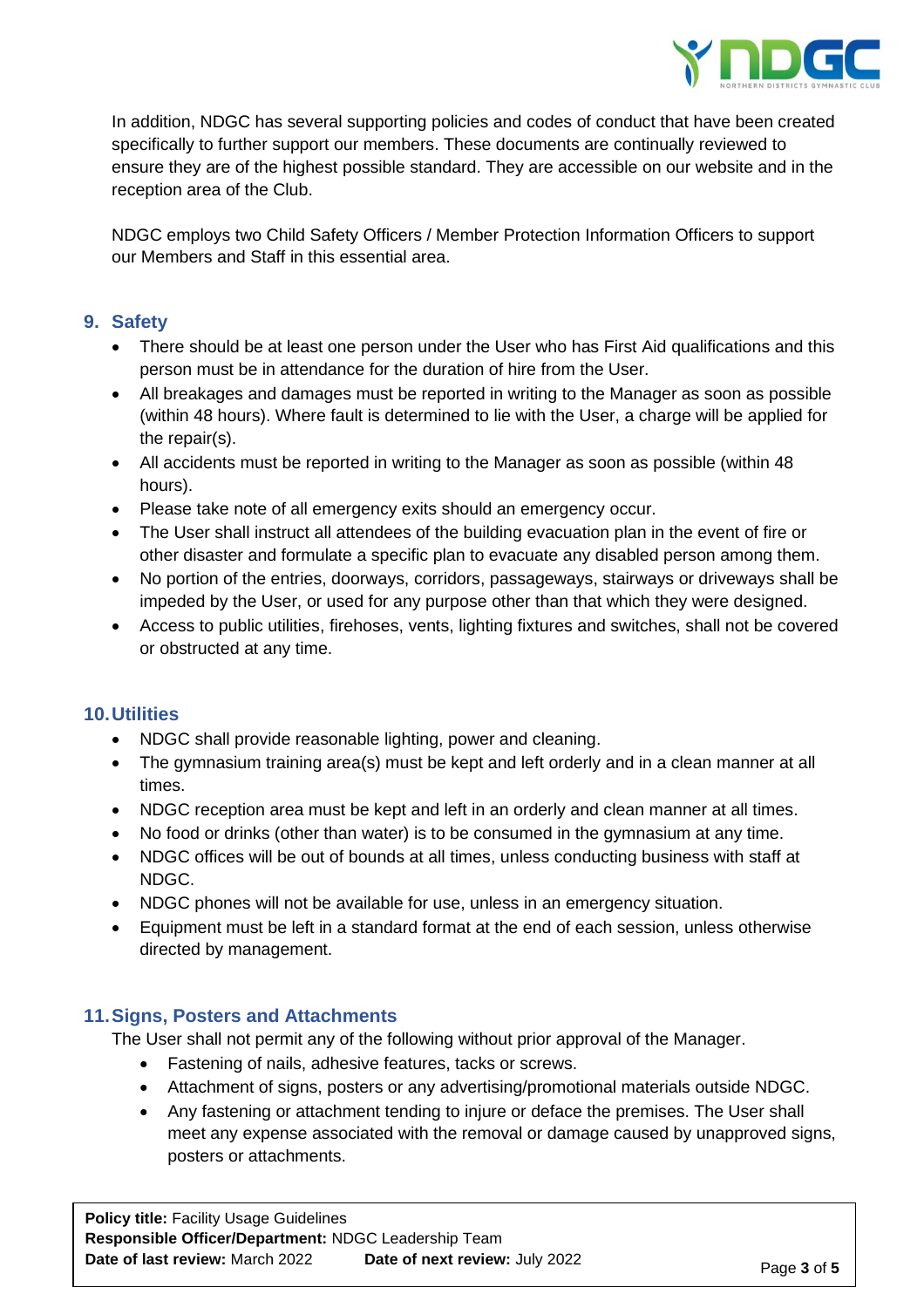

## **12.Misplaced, lost, stolen and abandoned property**

NDGC shall assume no responsibility whatsoever for losses suffered in respect of any misplaced, lost, abandoned or stolen property.

## **13.Security**

NDGC has 24 hour monitored security.

Unless arranged prior, the User will be responsible for securing the building at the closure of their session(s). All locks (windows, doors and padlocks) must be secured, and the alarm set at closing. Breaches of this will require the User to pay for security service call outs and other associated costs such as theft and vandalism arising as a result of the breach.

#### **14.Objectionable Use or Behaviour**

Any use of NDGC, which is in violation of any laws, shall be a violation of the agreement and shall be ground for immediate terminations of the Agreement between the User and NDGC.

Any person(s) whose conduct is objectionable, disorderly or disruptive to NDGC, or in violation of any law, shall be refused entrance or shall immediately be ejected from the venue.

#### **15.NDGC's Right of Entry**

In permitting use of NDGC, we retain the right to enforce all necessary and property rules for the management and operation of such areas. Duly authorised representatives from NDGC may enter at any time and on any occasion without any restrictions whatsoever.

#### **16.Termination and Delivery of Notices**

NDGC may terminate the Agreement for any breach of the same or upon insolvency of the User with seven days' notice. NDGC may terminate immediately without notice in the case of a serious breach. All notices shall be in writing.

#### **17.Force Majeure**

In the event that NDGC's obligations to the User are delayed, prevented or rendered impractical by any of the following events to be to the extent such an event is beyond reasonable control; fire, flood, riot, earthquake, strike by NDGC Employees, civil commotion, 'Act of God', or any law, ordinance, rule or regulation, which becomes effective after the date of the Agreement, NDGC may elect to a temporary termination of the Agreement.

#### **18.Assignment**

The User may not assign the rights conferred by the Agreement or permit the use of the whole or part of NDGC by any party other than the User. Further any shared usage by the User groups requires notification and authorisation by NDGC.